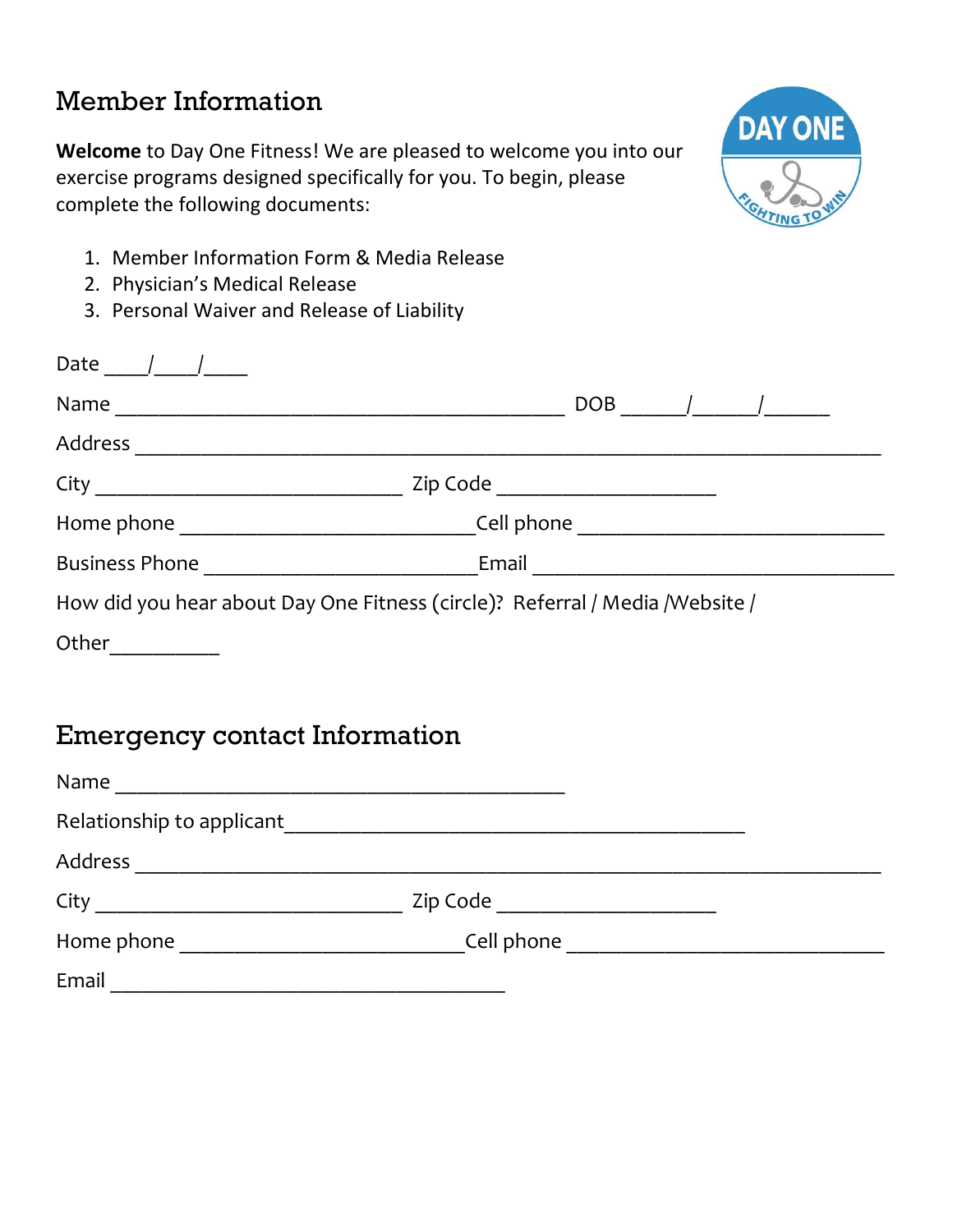### Medical Information

Date of diagnosis  $\frac{1}{\sqrt{2}}$ 

Symptoms (brief description)

 $\overline{a}$ 

 $\overline{a}$ 

Have you lost your balance or fallen in the past year (circle one)? Yes No List of medications:

 $\mathcal{L}_\text{max}$  and the contract of the contract of the contract of the contract of the contract of the contract of the contract of the contract of the contract of the contract of the contract of the contract of the contrac

 $\frac{1}{2}$  ,  $\frac{1}{2}$  ,  $\frac{1}{2}$  ,  $\frac{1}{2}$  ,  $\frac{1}{2}$  ,  $\frac{1}{2}$  ,  $\frac{1}{2}$  ,  $\frac{1}{2}$  ,  $\frac{1}{2}$  ,  $\frac{1}{2}$  ,  $\frac{1}{2}$  ,  $\frac{1}{2}$  ,  $\frac{1}{2}$  ,  $\frac{1}{2}$  ,  $\frac{1}{2}$  ,  $\frac{1}{2}$  ,  $\frac{1}{2}$  ,  $\frac{1}{2}$  ,  $\frac{1$ 

\_\_\_\_\_\_\_\_\_\_\_\_\_\_\_\_\_ \_\_\_\_\_\_\_\_\_\_\_\_\_\_\_\_\_ \_\_\_\_\_\_\_\_\_\_\_\_\_\_\_\_\_

#### Health Information

Do you have a heart condition or have you experienced any chest pain in the last

6 months? Yes No If yes, please explain \_\_\_\_\_\_\_\_\_\_\_\_\_\_\_\_\_\_\_\_\_\_\_\_\_\_\_\_\_\_\_\_\_

| Do you take medicine for depression? Yes<br>No                                        |
|---------------------------------------------------------------------------------------|
| Have you been diagnosed with diabetes? Yes No If yes, what type?                      |
| Do you feel dizzy or unsteady when making sudden changes in movement, such as bending |
| down or turning quickly? Yes<br>No.                                                   |
| Do you use a walker or wheelchair, or do you need assistance walking? Yes<br>No       |
| Are you currently active with any physical activities? Yes No                         |
| If yes, what type?                                                                    |
| Do you feel unsteady when you are walking or climbing stairs? Yes No                  |

\_\_\_\_\_\_\_\_\_\_\_\_\_\_\_\_\_\_\_\_\_\_\_\_\_\_\_\_\_\_\_\_\_\_\_\_\_\_\_\_\_\_\_\_\_\_\_\_\_\_\_\_\_\_\_\_\_\_\_\_\_\_\_\_\_\_\_\_\_\_\_\_\_\_\_\_